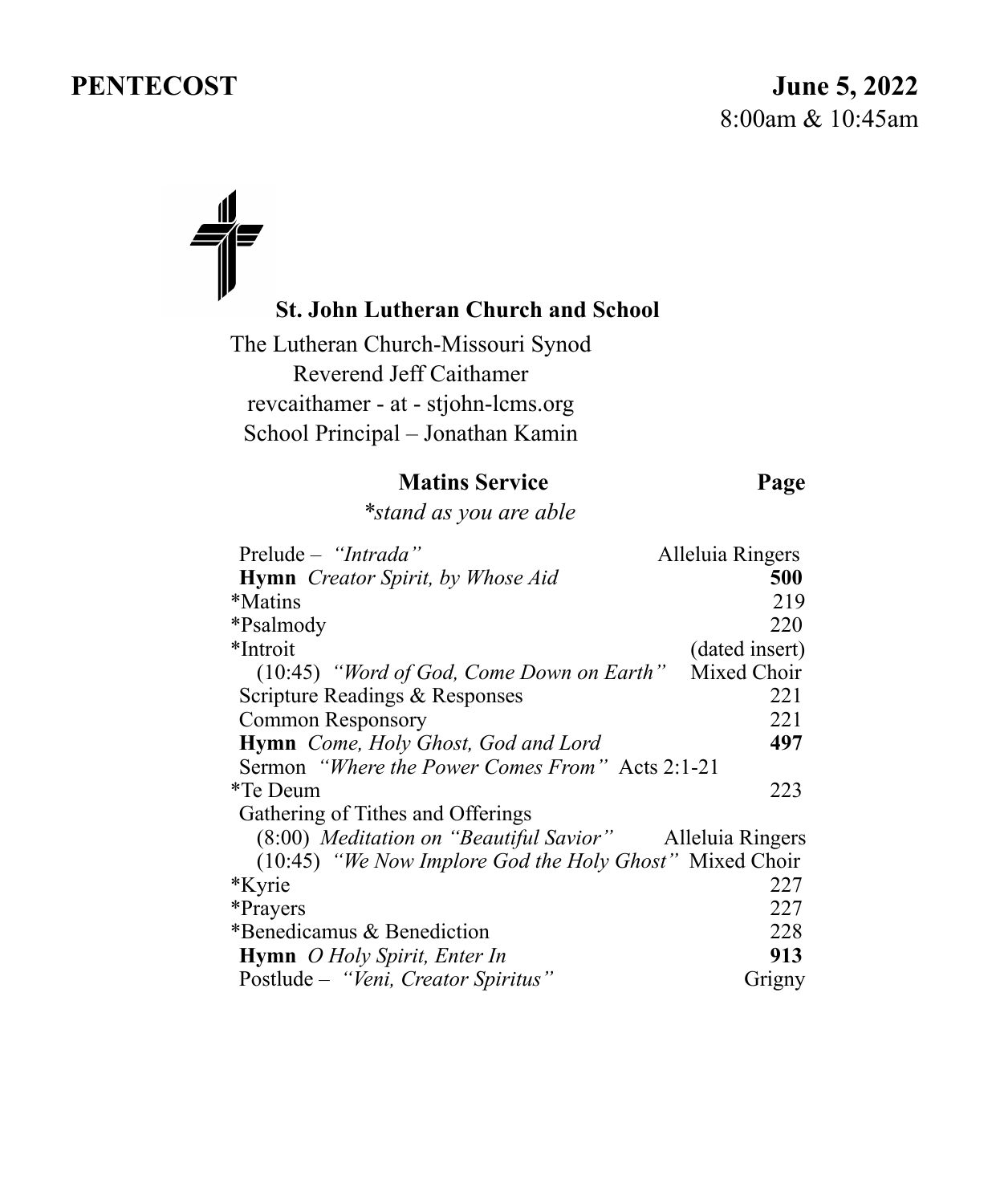**WELCOME TO ST. JOHN!** We ask members and guests to fill out an attendance card located by the hymnals; indicate your attendance at Holy Communion. Cards may be placed in the offering plate. Note that there are two glasses in the center of each tray with diluted wine.

**SERVING TODAY - Preaching:** Rev. Don Ehlers. **Organist & Choir Director:**  Keith Williams. **Elders:** 8:00 – Mike, Mark, Dan, Nick; 10:45 – Kurt, Harold, Phil, Chuck. **Ushers:** 8:00 – Everett & Charlie; 10:45 – Kai & Noah.

**ABOUT THE LORD'S SUPPER**: Our congregation is a member of the Lutheran Church-Missouri Synod, a family of congregations who pledge themselves to teach and to believe the same doctrines. We invite those persons who are members in good standing of a congregation of the Lutheran Church-Missouri Synod or of a church in fellowship with the LCMS to receive the sacrament. We want to express our sincere welcome to guests and to assure them that it is in their spiritual interest that we practice closed communion. Guests desiring to learn more about our beliefs are asked to make an appointment to speak with our pastor.

**OUR CONGREGATIONAL FAMILY** *–* The altar flowers are given today by Dan  $&$  Faith in celebration of their 30<sup>th</sup> wedding anniversary. We also remember the following people in our prayers: *for peace and comfort:* Jill, Sara, and Ryan and family at the death of Jill's father Kenneth, Jim and family at the death of Jim's brother Bill; *for healing and recovery:* Charlene, Karl-brother of Judy, Judy, Rogerfather of Stephanie, Jim, Brian, Larry, Teresa, Barbara, Karla, John, Tom, Hendricks, Maria, Merv, Rebecca, Roy, Dan, Todd, Brett; *for successful treatments:* Barb, Luke Armstrong, Earl, Linda, Joan, Jeanette, Nancy; *for those in the military:* Adam, Nick, Andy, Brandon, Zachary, David; *for our homebound:* Alice, Glenda.

For requests for the prayer chain or to be added to the chain: http://stjohnmedia.org/church/PrayerList.html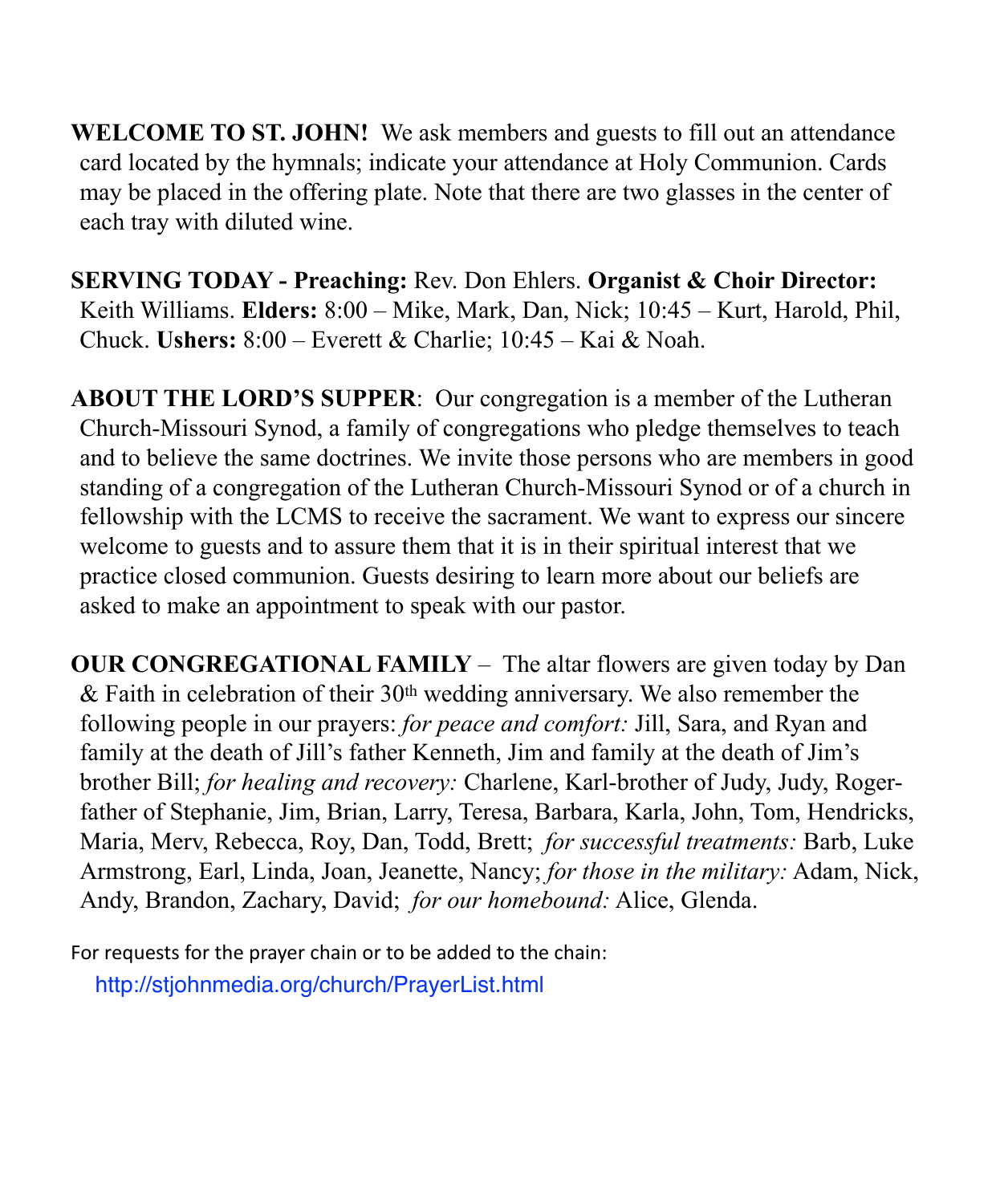### **OUR WEEK AHEAD**

| <b>Today</b>    | <i>Pentecost</i> ; 8:00 Holy Communion; 9:30 Sunday School; 10:45 Holy        |  |
|-----------------|-------------------------------------------------------------------------------|--|
|                 | Communion                                                                     |  |
| Monday          | School Summer Program Begins                                                  |  |
| <b>Tuesday</b>  | 10:00 Adult Bible Class; 5:15 Fellowship Board; 6:00 Trustees, Evangelism;    |  |
|                 | 6:30 School Board                                                             |  |
| Wednesday       | 7:15 Holy Communion                                                           |  |
| <b>Thursday</b> | 7:00 Men's Prayer Breakfast @ Sammy's; 1:30 Mary Martha                       |  |
| <b>Sunday</b>   | <i>The Holy Trinity</i> ; 8:00 Holy Communion; 9:30 Adult Bible Class, Sunday |  |
|                 | School; 10:45 Holy Communion                                                  |  |

**Garage Sale, June 10-11 is Canceled –** Sincerest thank you's to everyone who volunteered. Your willingness to help is greatly appreciated. The event is a very large undertaking, requiring a lot of help and there wasn't enough people signed up for set up/ clean up.

**Sunday School –** We would like to acknowledge and thank our faithful Sunday School Teachers for the year (Pam, Sara, Karen, Stephanie, Katie, Karen, Bill & Don). Since we are giving our teachers a break, we are in need of volunteers to teach in the summer. We are blessed to have some volunteers already but we could use a little more help. Please consider signing up for a few Sundays. Materials are provided. There is a sign-up sheet by the Fellowship Hall or call Cindy Jones for more details.

**Office Hours –** The Church Office's summer hours are 10am-2pm. The School Office will not have regular office hours. If you need to get in touch with the School Office staff for any reason over the summer, please call the school office at (217) 359-1714. Messages will be checked regularly. You may also reach them through email at kschmidt - at - stjohnls.com.

**Round Barn Manor Food Pantry Program Update –** An administrator has been found. We are in need of extra helpers to pick up the order at the food bank once a month. In the past, the order would fill two minivans or similar size vehicles. Please consider helping on a monthly or on a rotating basis. If you are interested in helping out, please contact the school office for more information.

**Prairie Gardens Gift Cards –** There are only a few cards left. Gift cards can be used on any purchase at Prairie Gardens, do not expire, and will carry a balance if you spend less than \$20. PTF gets 20% from each card sold. Gift cards are available now in the school office.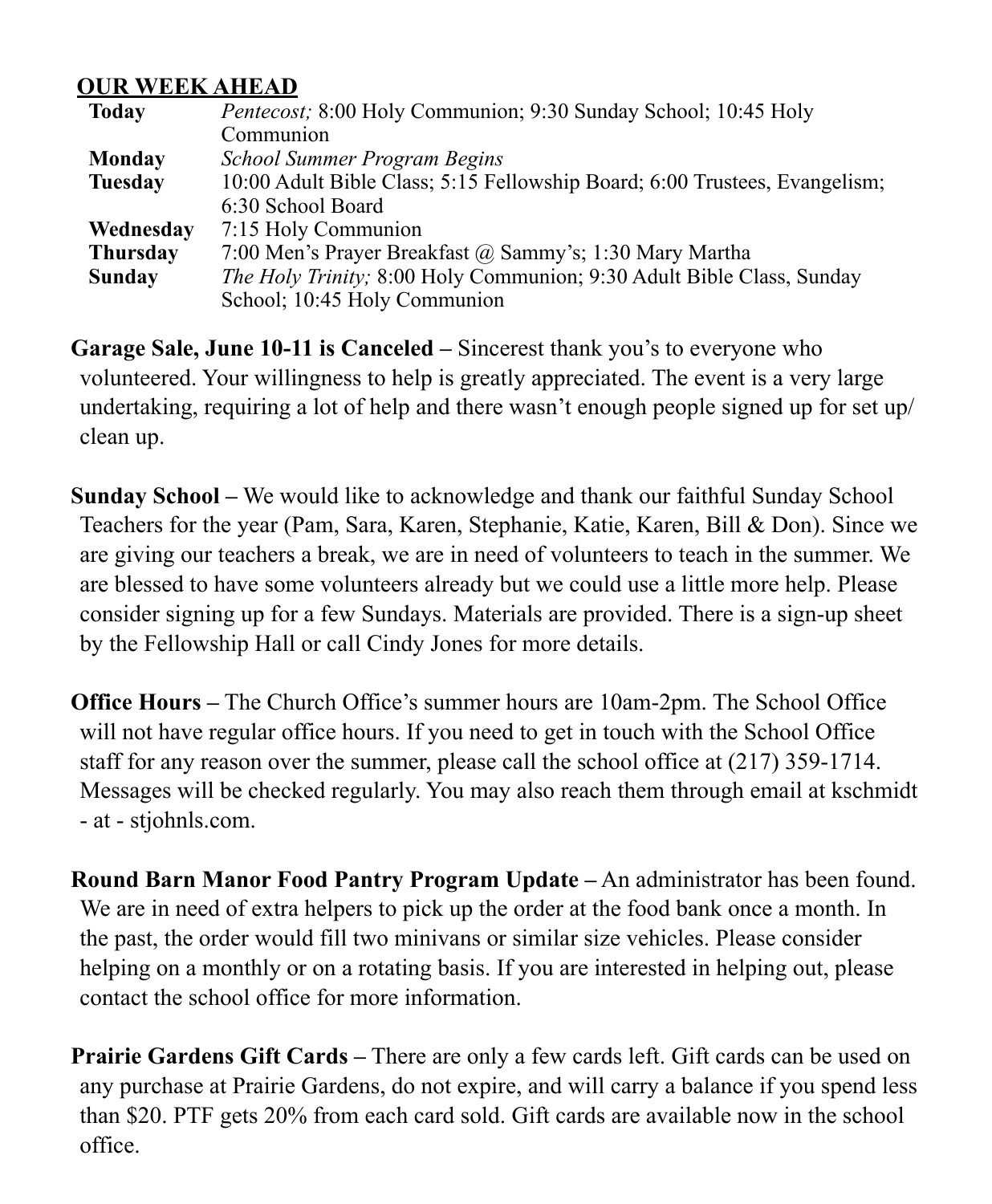## **EDUCATION HOUR TODAY**

**Sunday School** – Summer Sunday School has begun. 3/4yrs through High School will meet in the Sanctuary for opening before class. Parents, please note the room changes.

| $3/4$ yrs Room 4C   | $6th$ - $8th$          | Conference Room |
|---------------------|------------------------|-----------------|
| $K-2nd$ Room 2C     | High School Youth Room |                 |
| $3rd - 5th$ Room 6B |                        |                 |

**Housing Sponsor –** One of our former members, Clara (daughter of John & Jennie) will be interning with Keith Williams at Buzard Pipe Organ Builders in June. She is seeking a place to stay in Champaign during the last week of June. Clara is asking if any St. John family might be able to offer a place to stay.

**Ark Encounter & Creation Museum -** There has been a lot of interest shown in taking a bus trip to the Creation Museum & Ark Encounter. The dates have been tentatively set for August 11<sup>th</sup> & 12<sup>th</sup>. There are 50 spots available to go and there is a sign-up sheet located on the bulletin board next to the church office. Fliers are available in the church office for more information on both locations. Cost to you would be entry to both museums, food & hotel. Please contact the church office with any questions.

**Vacation Bible School - Friends of Luther June 20-24 9:00-11:30am –** The name Martin Luther may ring a bell, but do you know Elisabeth Cruciger? Phillip Melanchthon? And what did they all believe? Come learn as these and other friends of Luther teach the basics of the Christian faith, five of the six chief parts of the Catechism. Students will hear Bible stories, as well as sing songs, make crafts, play games and eat snacks. They will do this while learning about our one true God, and how He is our fortress. Registration is open for children 3 years old (and potty-trained) to completed 5th grade at https://vbsmate.com/stjohnchampaign. Any questions, please email vbs - at stjohnls.com.

**VBS Donation Requests** have now been posted on the bulletin board by the Fellowship Hall. Various items are needed to provide snacks for each day of VBS during the week of June 20th. Please use the donation slips provided for requests and return your donated items to the coat room by June  $17<sup>th</sup>$ , 2022. Please contact Donna, with any questions you may have. Thank you.